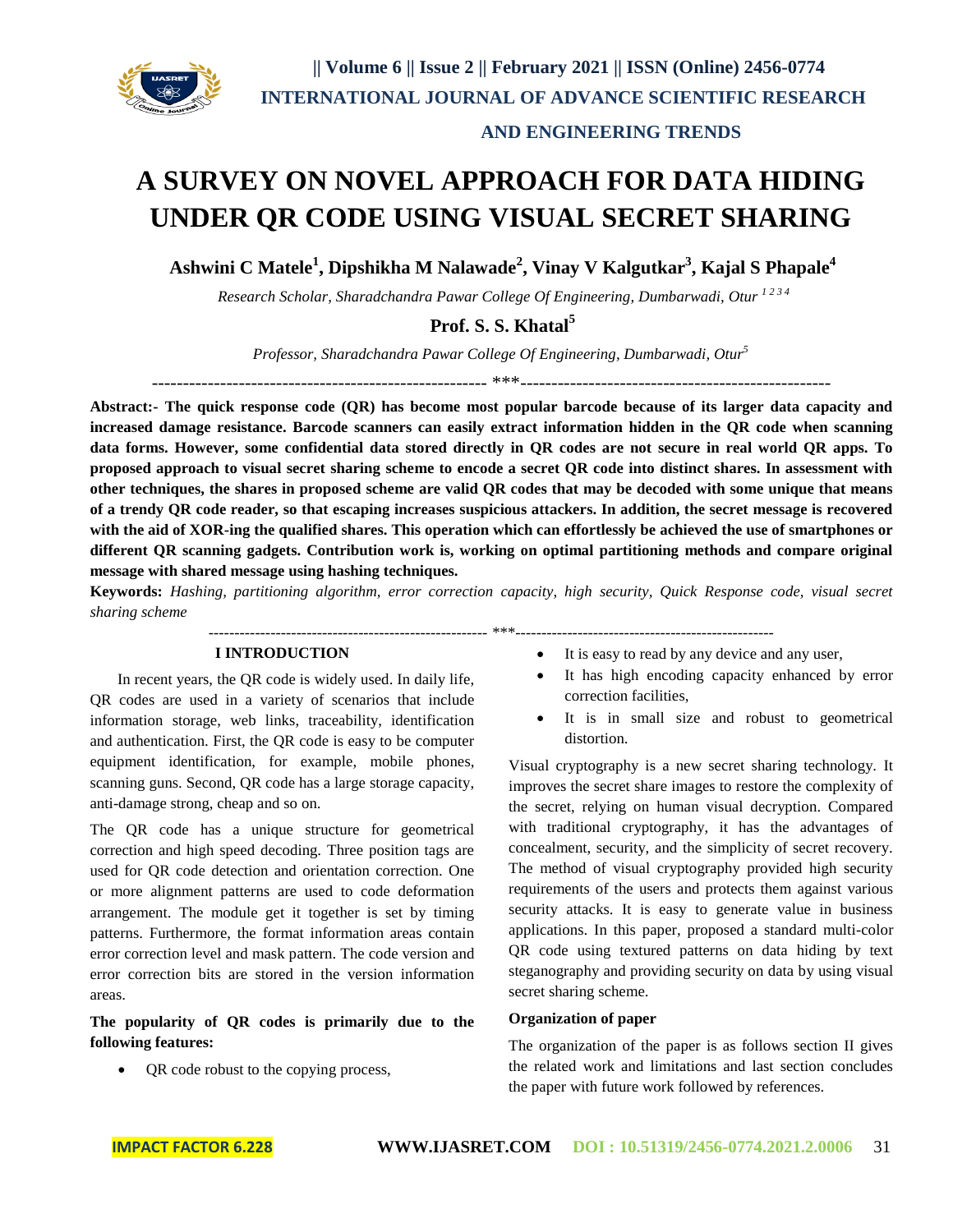

#### **II RELATED WORK**

The paper [1] proves that the contrast of XVCS is  $2^{\Lambda}((k-1))$ times greater than OVCS. The monotone property of OR operation degrades the visual quality of reconstructed image for OR-based VCS (OVCS). Accordingly, XOR-based VCS (XVCS), which uses XOR operation for decoding, was proposed to enhance the contrast. Advantages are: Easily decode the secret image by stacking operation. XVCS has better reconstructed image than OVCS. Disadvantages are: Proposed algorithm is more complicated.

This paper [2] propose sharing QR code secrets explodes the error correction mechanism inherent in the structure of the QR code, for distribute and encode information about a secret message into a number of actions. Each action in the scheme is constructed from a QR cover code, and each share itself is a valid QR code that can be scanned and decoded by a QR code reader. Advantages are: The secret message can be recovered the secret message can be recovered by combining the information contained in the QR code shares. Disadvantages is: secrete sharing depends on code words.

This paper [3] propose Naor and Shamir has numerous applications, including visual authentication and identification, steganography, and image encryption and introduce cryptanalyze the CPVSS scheme and show that it is not cheating immune. They also outline an improvement that helps to overcome the problem. Advantage is introduce advance cheating-prevention visual secret-sharing. Disadvantages is prevention accuracy is low.

In [4] paper, present a blind, key based watermarking technique, which embeds a transformed binary form of the watermark data into the DWT domain of the cover image and uses a unique image code for the detection of image distortion. The QR code is embedded into the attack resistant HH component of 1stlevel DWT domain of the cover image and to detect malicious interference by an attacker. Advantages are: More information representation per bit change combined with error correction capabilities. Increases the usability of the watermark data and maintains robustness against visually invariant data removal attacks. Disadvantages are: Limited to a LSB bit in the spatial domain of the image intensity values. Since the spatial domain is more susceptible to attacks this cannot be used.

Visual cryptography [5] i.e. multiple image visual cryptography (MIVC), optimal grayscale reserving visual cryptography (GRVCS) are studied. Embedded extended

### **AND ENGINEERING TRENDS**

visual cryptography scheme (Embedded EVCS), simulatedannealing-based algorithm to use the VC construction problem to find the column vectors for the optimal VC construction, natural-image-based VSS scheme (NVSS scheme).

In [6] paper, design a secret QR sharing approach to protect the private QR data with a secure and reliable distributed system. The proposed approach differs from related QR code schemes in that it uses the QR characteristics to achieve secret sharing and can resist the print-and-scan operation. Advantages are: Reduces the security risk of the secret. Approach is feasible. It provides content readability, cheater detectability, and an adjustable secret payload of the QR barcode. Disadvantages are: Need to improve the security of the QR barcode. QR technique requires reducing the modifications.

The two-level QR code (2LQR), has two public and private storage levels and can be used for document authentication [7]. The public level is the same as the standard QR code storage level; therefore it is readable by any classical QR code application. The private level is constructed by replacing the black modules by specific textured patterns. It consists of information encoded using QR code with an error correction capacity. Advantages are: It increases the storage capacity of the classical QR code. The textured patterns used in 2LQR sensitivity to the P&S process. Disadvantages are: Need to improve the pattern recognition method. Need to increase the storage capacity of 2LQR by replacing the white modules with textured patterns.

To protect the sensitive data, [8] paper explores the characteristics of QR barcodes to design a secret hiding mechanism for the QR barcode with a higher payload compared to the past ones. For a normal scanner, a browser can only reveal the formal information from the marked QR code. Advantages are: The designed scheme is feasible to hide the secrets into a tiny QR tag as the purpose of steganography. Only the authorized user with the private key can further reveal the concealed secret successfully. Disadvantages are: Need to increase the security.

In this work [9], HVC construction methods based on error diffusion are proposed. The secret image is concurrently embedded into binary valued shares while these shares are half toned by error diffusion—the workhorse standard of half toning algorithms. Error diffusion has low complexity and provides halftone shares with good image quality. A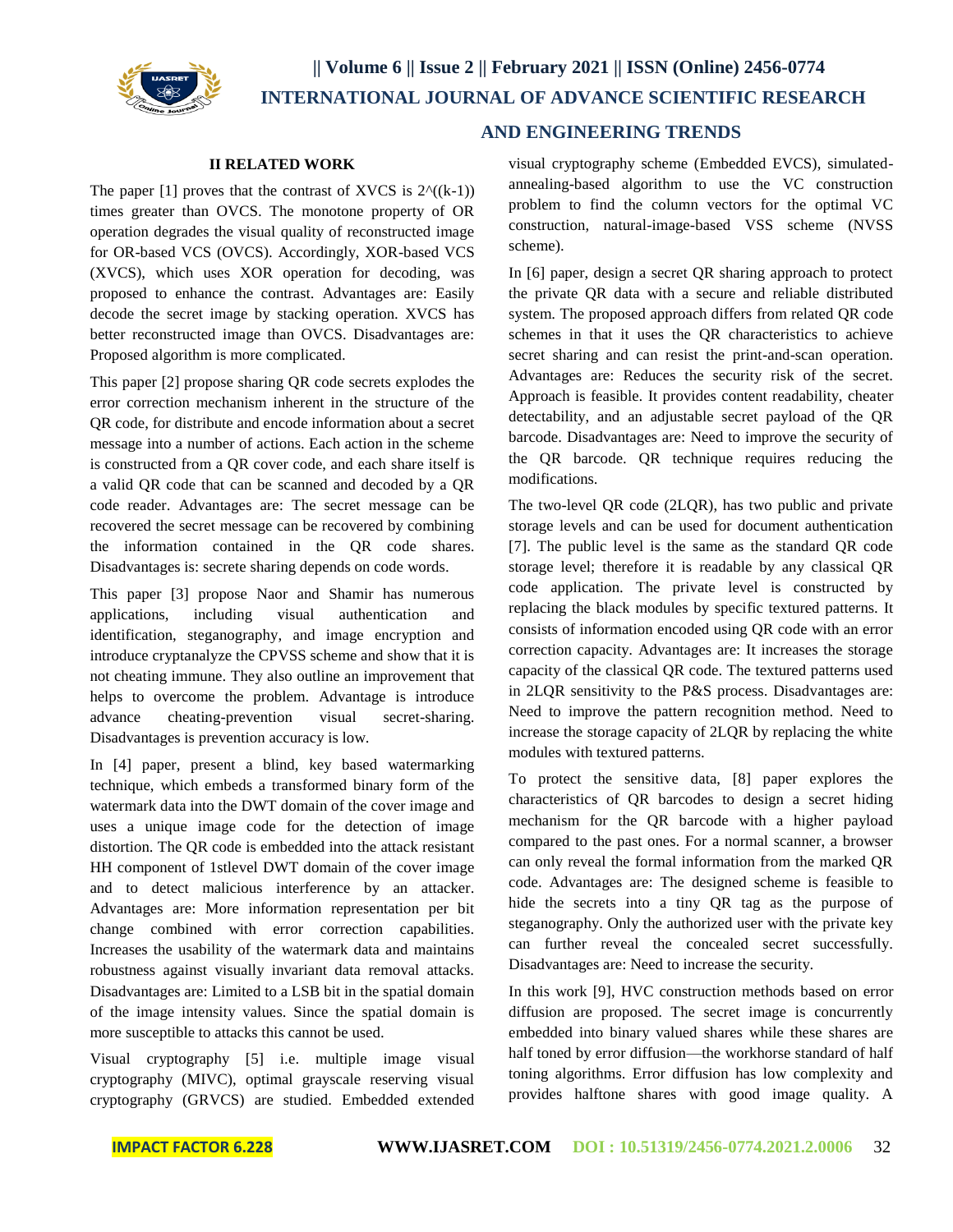

reconstructed secret image, obtained by stacking qualified shares together, does not suffer from cross interference of share images.

This paper [10] author implements an improved algorithm. To start with, the carrier image uses contourlet change to separate the low-frequency part of the image. And it is partitioned into blocks. In addition to the position patterns and separator symbol image, the QR code as watermark information is scrambled transformation. At that point every one of the QR code data to measure the watermark is inserted into each block low-frequency image. Disadvantages are: This system basically worked on scrambling transformation and only focus on copy write protection.

In this paper [11], the schemes of user-friendly visual secret sharing dependent on random grids are compared to a proposed scheme. The outcomes show that the proposed schema other than not requiring the Codebook, is more adaptable in the quality control than some different schemas and proposed strategy is that separated from the utilization of complementary cover images, different cover images can be utilized and shares do not contain any follow from one another, which it expands the security and more confusion against attackers.

In this paper [12], as first part, many types of secret sharing schemes are examined and author proposed two Variant of a secret sharing scheme using Gray code and XOR operation. The Gray code is used to construct the shares and the XOR operation is used to reconstruct the secret. The proposed method can be used as a cryptographic algorithm and also for secret sharing as well as visual secret sharing. Disadvantages are: in this paper worked on cryptographic algorithm for data security. Security is less.

In this paper [13], author proposed visual secret sharing scheme using Boolean and shift operations that provides high security to the secret image is designed. An algorithm is proposed to encode the original secret image to generate n share images using simple Boolean XOR and circular shift operations. The secret data cannot be revealed with any k−1 or less number of share images. The security is provided to the original secret by encrypting this secret with a random image and distinct authentication id used for each share during generation of shares. The size of generated share images is same as that of original image and requires no pixel expansion. Disadvantage is: This paper used construct two variant secret sharing schemes depend on gray scale images.

## **AND ENGINEERING TRENDS**

In this paper [14], author proposed visual secret sharing scheme share two color images on rectangular shares with no pixel expansion. The originality of secret is verified by watermark which is embedded into the secret image followed by the sharing process. The secret is reconstructed and watermarks are retrieved from the original secret to perform authenticity. Disadvantage is: In this paper worked on DWT and DCT techniques. Security is less in watermarking.

#### **III CONCLUSION**

In this paper, a visual secret sharing scheme for QR code applications, which makes improvement mainly on two aspects: higher security and partitioning techniques based on specific relationships. In addition, we extended the access structure from  $(n, n)$  to  $(k, n)$  by further investigating the error correction mechanism of QR codes. Two division approaches are provided, effectively improving the sharing efficiency of (k, n) method. Therefore, the computational cost of our work is much smaller than that of the previous studies which can also achieve (k, n) sharing method and compare shared message with original message using hashing techniques.

#### **REFERENCES**

[1] C. N. Yang, D. S. Wang, "Property Analysis of XOR-Based Visual Cryptography," IEEE Transactions on Circuits & Systems for Video Technology, vol. 24, no. 12 pp. 189- 197, 2014.

[2] Y W. Chow, W Susilo, G Yang, et al., "Exploiting the Error Correction Mechanism in QR Codes for Secret Sharing," Information Security and Privacy, pp.409-425, 2016.

[3] Y. C. Chen, G. Horng, D. S. Tsai, "Comment on cheating prevention in visual cryptography," IEEE Transactions on Image-Processing A Publication of the IEEE Signal Processing Society, vol. 21, no. 7, pp. 3319-3323, 2012.

[4] P. P. Thulasidharan, M. S. Nair, "QR code based blind digital image watermarking with attack detection code," AEU - International Journal of Electronics and Communications, vol. 69, no. 7, pp. 1074-1084, 2015.

[5] Miss A.A.Naphade Dr. R.N.khobaragade Dr.V.M.Thakare, "Improved nvss scheme for diverse image media". International Conference on Science and Technology for Sustainable Development, Kuala Lumpur, MALAYSIA, May 24-26, 2016.